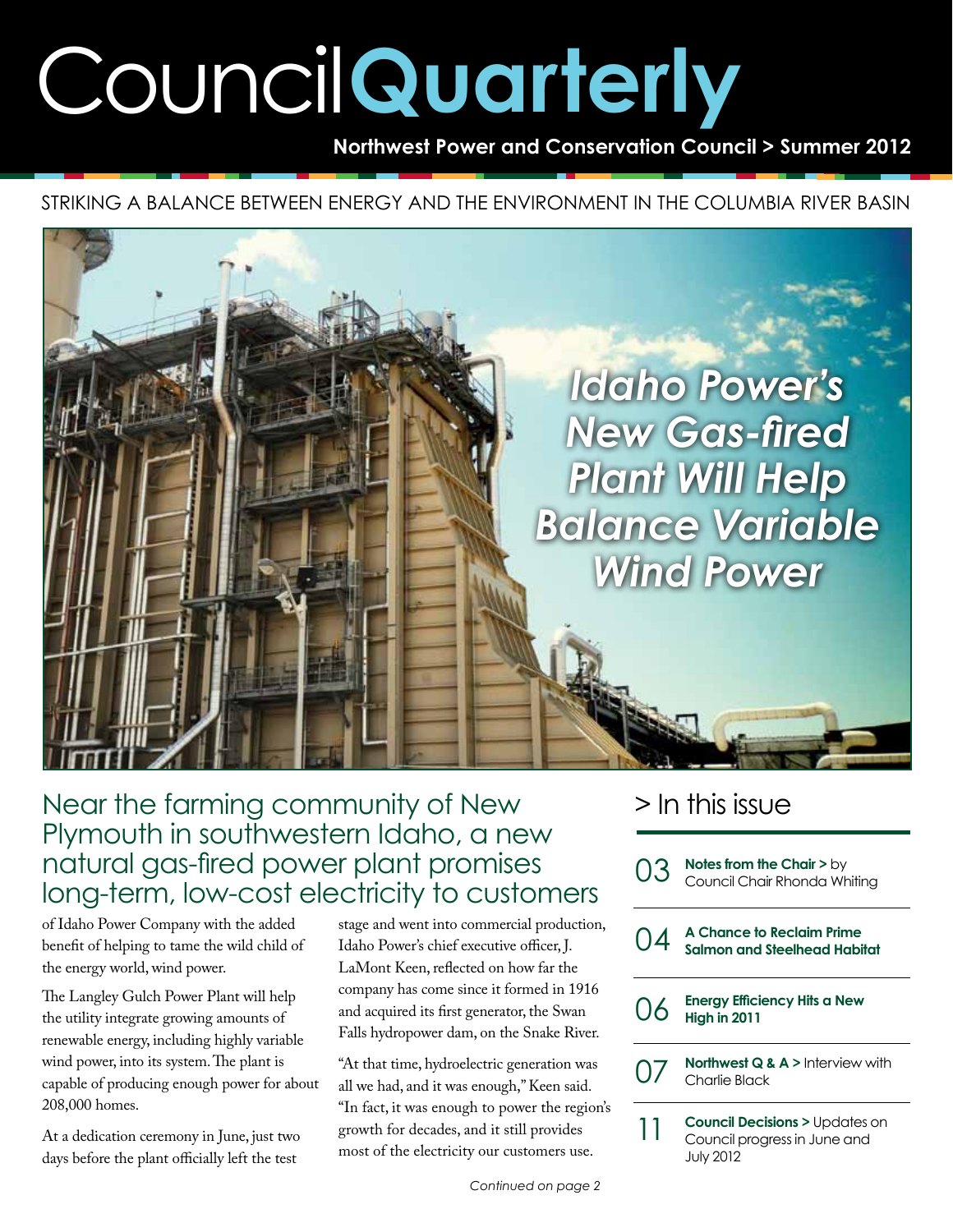



*Idaho Power CEO J. LaMont Keen called energy the "oxygen of the economy" in dedicating the Langley Gulch power plant. Photo: Idaho Power.*

But our responsibility to provide reliable, around-the-clock electric service to our customer base eventually required us to secure other energy sources."

Langley Gulch is a combined-cycle plant that uses the heat generated by the primary turbine to run a secondary turbine, increasing the plant's efficiency. The plant uses water from the Snake River eight miles to the south for cooling — about 1,300 gallons per minute, or about the same volume that would be used in that area of southeastern Idaho to irrigate 40 acres.

Providing new sources of energy is an investment in the future of both the communities served by the Boise-based utility and for the larger region, a point Keen noted in his remarks. Energy "is the oxygen of the economy," he said. To keep the economy breathing, the company regularly updates its long-term plan for meeting growth in demand. The power plant that became Langley Gulch has been in Idaho Power's long-term resource plan since 2004 — initially as a 500-megawatt coal-fired plant. Over time, the company continued to update

the plan based on what was happening in the energy markets.

"Concern about the cost of coal, and the uncertainty of future environmental regulations, combined with the abundance of natural gas and availability of more efficient gas technologies, prompted us to switch gears," Keen said at the dedication ceremony. "By 2008 we settled on a combined-cycle combustion turbine. It's probably the most efficient, modern plant in the Northwest right now. When you consider that three years ago this site was just an expanse of grass and sagebrush with a few cattle wandering by now and then, you can see that we've come a long way in a relatively short period of time."

Construction of the 300-megawatt, \$400 million power plant and associated transmission lines began in 2010. The remote site south of Interstate 84, nine miles east of the Idaho/Oregon border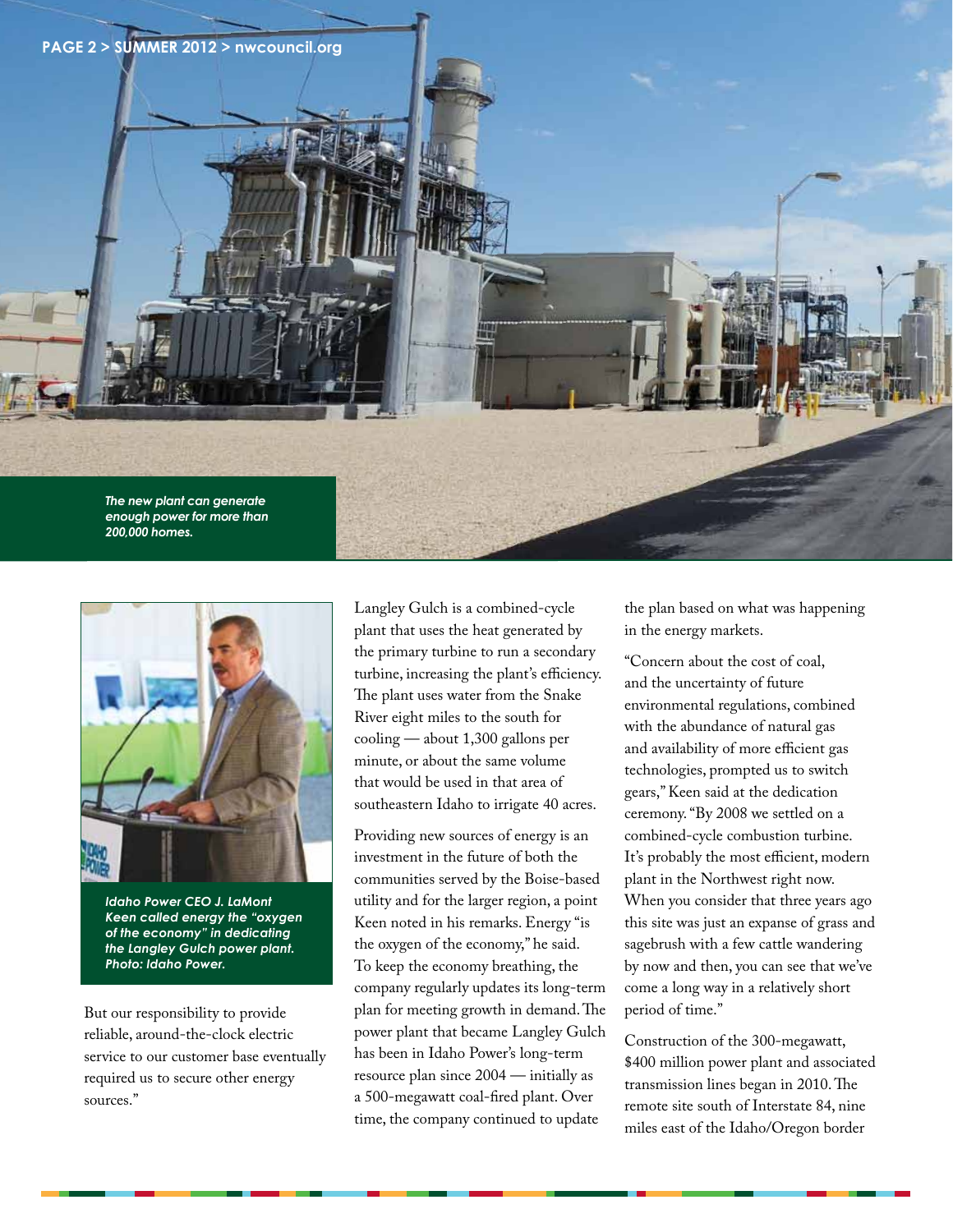

is conveniently located near interstate transmission lines for electricity and natural gas. The state's largest population center, Boise and its suburbs, is just 50 miles to the east, a short distance in terms of power transmission.

New power plants are expensive, even state-of-the-art plants like Langley Gulch, and even at a time, like now, of low prices for the natural gas that fuels the plant. On June 29, the Idaho Public Utilities Commission approved a \$58 million increase in annual revenue to pay for the Langley Gulch plant. The average rate increase for all customers is 6.8 percent.

Idaho Power generates most of its power at its hydroelectric dams on the Snake River, but about 40 percent comes from coal-fired power plants in Utah and Wyoming. That amount will decrease with cleaner-burning, loweremission power from Langley Gulch.



## Notes From the Chair

This edition of the CQ showcases a new energy resource in the region. This summer, many of us were on hand as Idaho Power dedicated the opening of its new gasfired plant in southwestern Idaho. The plant, one of the most efficient in the country, will help produce

a reliable supply of electricity for customers, and it should also complement the wind turbines on the utility's system. Highlighting the need to meet growing peak needs, the week of the dedication saw near-record breaking demand as temperatures hit triple-digit levels.

And speaking of records, energy efficiency, which is now the region's third largest resource, hit a new record in 2011--280 average megawatts, enough to power 188,000 Northwest homes. It's energy that's low-cost and clean, so we're pleased to report on this great news, too.

Also in Idaho, you'll read about a fish and wildlife project that will keep more water in a spring-fed tributary known for being a big salmon producer. Irrigation diversions will be switched to another creek, which should help restore the clean, clear water and habitat so crucial to salmon.

And the power division's new director, Charlie Black, sat down to talk about his goals for the division, his take on the energy challenges we face, and what trends and issues are likely to shape the next power plan.

Ahonda Whiting

Council Chair Rhonda Whiting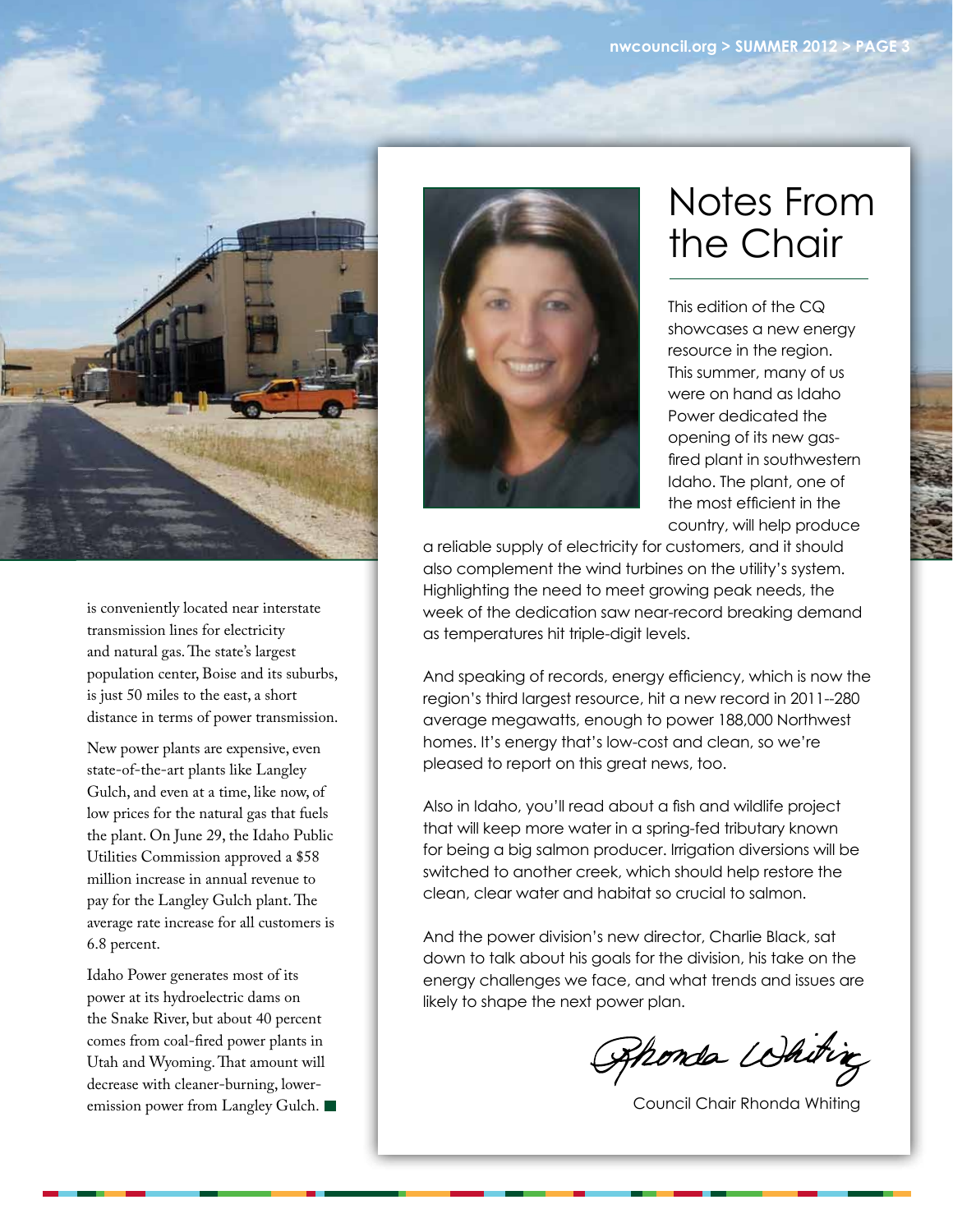## With More Water for Idaho's Patterson Big Springs Creek, a Chance to Reclaim Prime Salmon and Steelhead Habitat

Spring Chinook salmon and steelhead, threatened species that spawn in the high mountain river basins of central Idaho, will benefit from a water transaction that will switch the water supply for a ranch irrigation system from one creek to another, boosting flows and improving habitat in a remote stream where the fish are known to spawn.

The Bonneville Power Administration is funding, through the Council's fish and wildlife program, a 20-year agreement to halt irrigation water diversions from Patterson Big Springs Creek, a tributary of the Pahsimeroi River, and create a new diversion from Mayrick Creek five miles away. Water that used to be diverted from Patterson Big Springs Creek will remain in the stream, boosting flows by six cubic feet per second and improving access to spawning and rearing habitat.

*"The Pahsimeroi River Basin provides enormous potential as spawning and rearing habitat for salmon and steelhead"*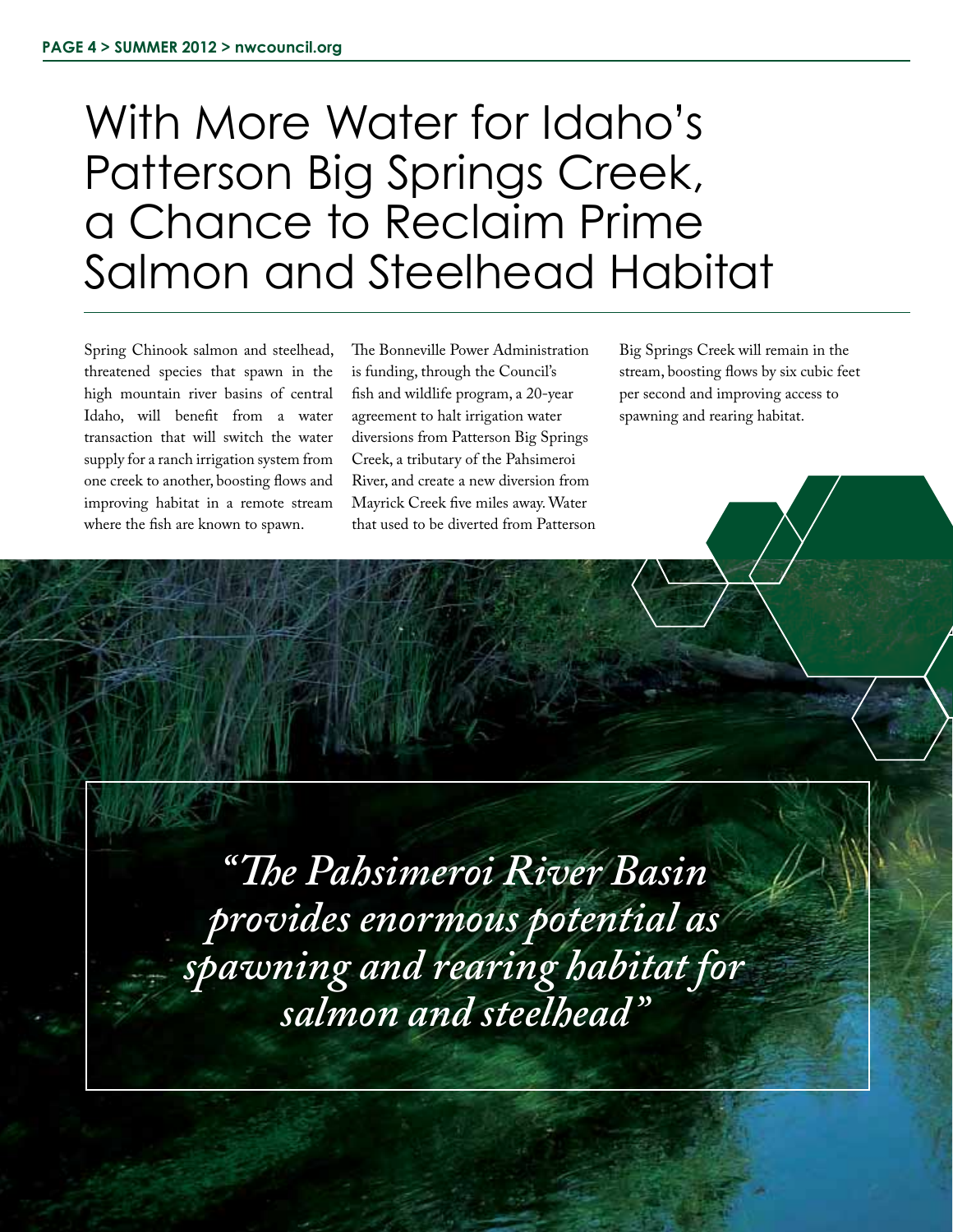Switching the source of irrigation for the Big Springs Ranch is the final piece of a project to remove barriers to waterflow in the creek. Project partners, including the Idaho Water Resources Board and Department of Fish and Game, the National Fish and Wildlife Foundation, Custer Soil and Water Conservation District, and land owners, forged a successful collaboration to improve irrigation efficiency and access for salmon and steelhead.

For about 100 years, irrigation withdrawals left little water in the creek during the summer irrigation

and salmon spawning seasons. During drought years, it was drained dry. Historically, the creek was a big salmon producer. One early rancher told her children and grandchildren that the sound of salmon spawning was like the sound of horses splashing across the creek.

"The Pahsimeroi River Basin provides enormous potential as spawning and rearing habitat for salmon and steelhead," said Andrew Purkey, director of the Western Waters Program for the National Fish and Wildlife Foundation. "Patterson Big Springs Creek in particular provides cool, clean spring

water, and as the successive projects have been completed, we've seen Chinook salmon immediately utilize the newly accessible habitat."

Water transactions are part of the federal salmon recovery plan, which directs Bonneville to fund water acquisitions in subbasins like the Pahsimeroi (the river is tributary of the Salmon River, which flows into the Snake River, the largest tributary of the Columbia) where water quantity has been identified as a factor limiting natural production of salmon and steelhead.

*The diversion, flowing to the right in this photo, will be closed leaving more water in Patterson Big Springs Creek to improve habitat for salmon and steelhead. Photo: National Fish and Wildlife Foundation.*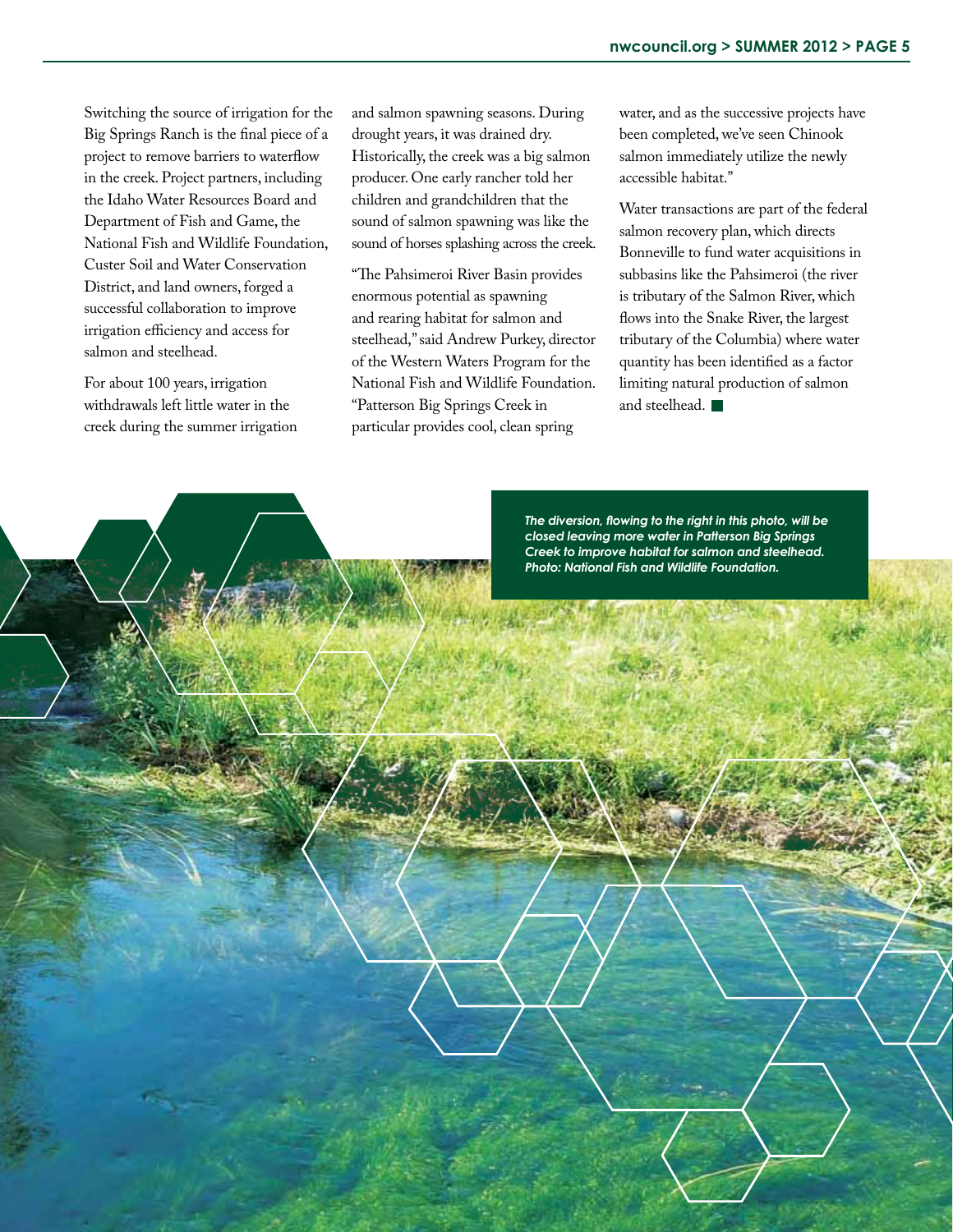

In 2011, the Pacific Northwest set a new annual record for energy efficiency improvements and did so for onefourth the cost of power from the most efficient new generating plants, according to a survey of the region's electric utilities.

The Northwest developed 280 average megawatts of new energy efficiency, enough for 188,000 Northwest homes.

"These investments are paying off for Northwest electricity consumers, who benefit more than consumers elsewhere in the country," Council Chair Rhonda Whiting said.

Energy efficiency has improved by more than 5,000 average megawatts since 1978, an amount that today would power all of Idaho and Montana. Thanks to the improved efficiency, that electricity did not have to be generated at a much higher cost, saving the region's electricity consumers nearly \$2.5 billion in 2011 alone.

"Utilities recognize the value of lowcost, zero-emission energy efficiency," Whiting said. "At less than 2 cents per kilowatt-hour, efficiency is a great complement to more expensive power from new generating plants."

The survey was conducted by the Regional Technical Forum, an advisory committee established by the Council

in 1999 to develop standards to verify and evaluate regional energy-efficiency savings. The survey included investorowned utilities, the Bonneville Power Administration and its customer public utilities, the Energy Trust of Oregon, and associations representing groups of utilities.

The biggest gains were in commercial buildings and industrial facilities, a shift from the recent pattern when the largest new savings were in residences, primarily through the installation of more efficient lights.

The total regional investment in energy efficiency in 2011 was about \$420 million, according to the survey. That amount represents 8 percent of the total national spending on energy efficiency in 2011 (\$5.23 billion), for a region that represents about 5 percent of the nation's population.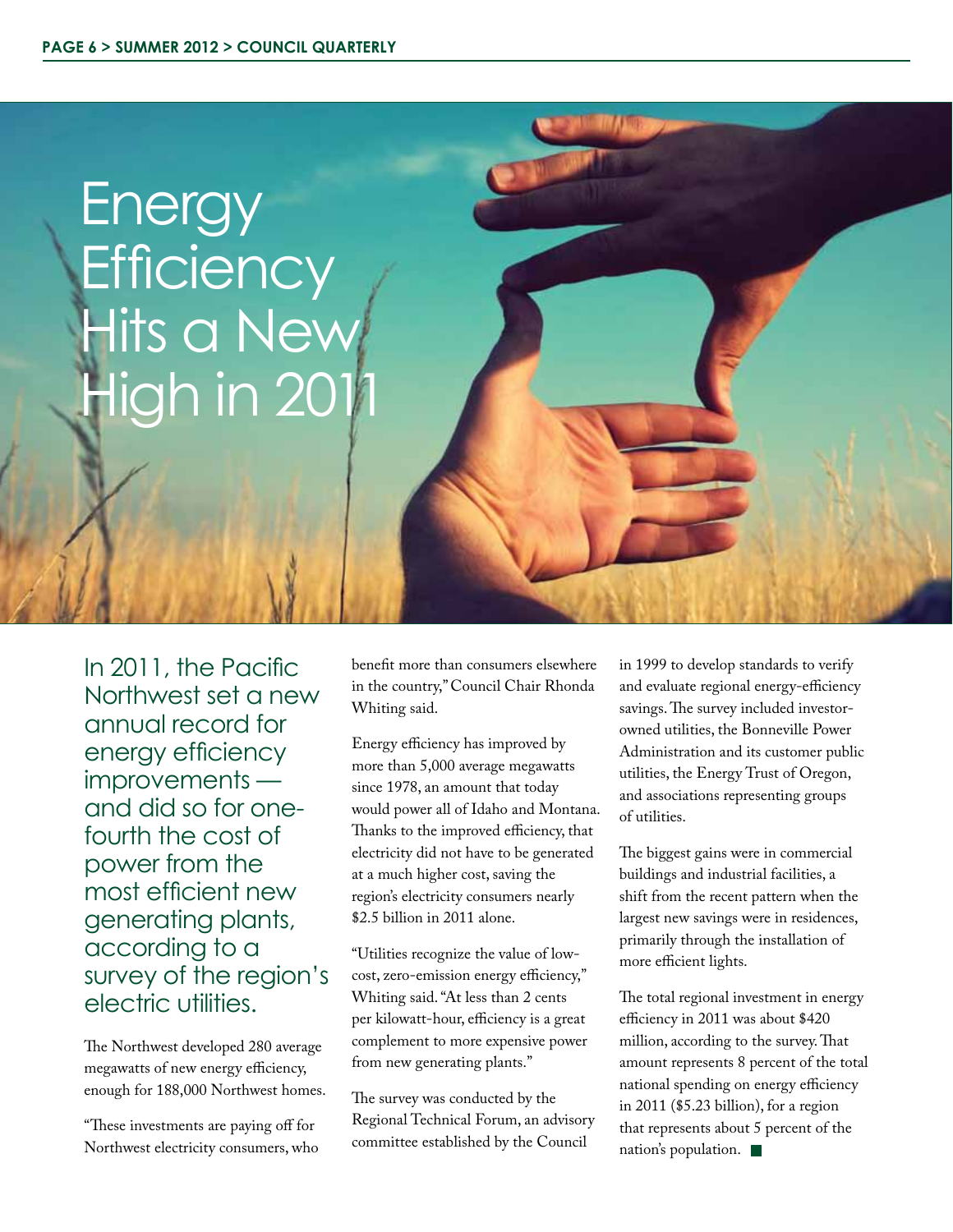

*Charlie Black*

## Northwest Q & A: *Charlie Black*

Charlie Black, who began work this summer as the Council's new power division director, has 30 years' experience working with or for Northwest utilities in power resource planning, acquisition, risk management, and regulation.

Black's utility experience includes positions at Puget Sound Energy, Tacoma Power, Pacific Gas & Electric Company, and Riverside, California public utilities. He has also worked as a consultant with public and investorowned utilities in Washington, Montana, Nevada, Rhode Island, and the Bonneville Power Administration.

Black has a combined bachelor's degree in mathematics and economics from Western Washington University, and a master's degree in economics from the University of Washington.

What point of view do you **bring to your new job?** 

My outlook has been shaped by 30 years working at, and providing consulting services for, utilities throughout the West, including large, medium, and small utilities. A lot of what I've done has involved integrated resource planning. I've also worked on resource acquisition, risk management, hedging, power marketing, and regulatory activities. These experiences have grounded me in the broader contexts for resource planning, including policy and implementation considerations.

Along the way, I've learned that resource planning is multi-faceted and involves tradeoffs among things like cost-effectiveness; low, stable electricity rates; ensuring system reliability; and protecting the environment. To me, much of resource planning is a process of looking for strategies to most effectively achieve multiple objectives.

I've also gained a perspective that power planning is more than a technical exercise to be performed solely by staff at the Council or elsewhere. The most successful resource planning efforts I've been involved in have provided open forums for discussion among a broad range of stakeholders, and the Council is ideally-situated to do this. I see that as a big part of my job.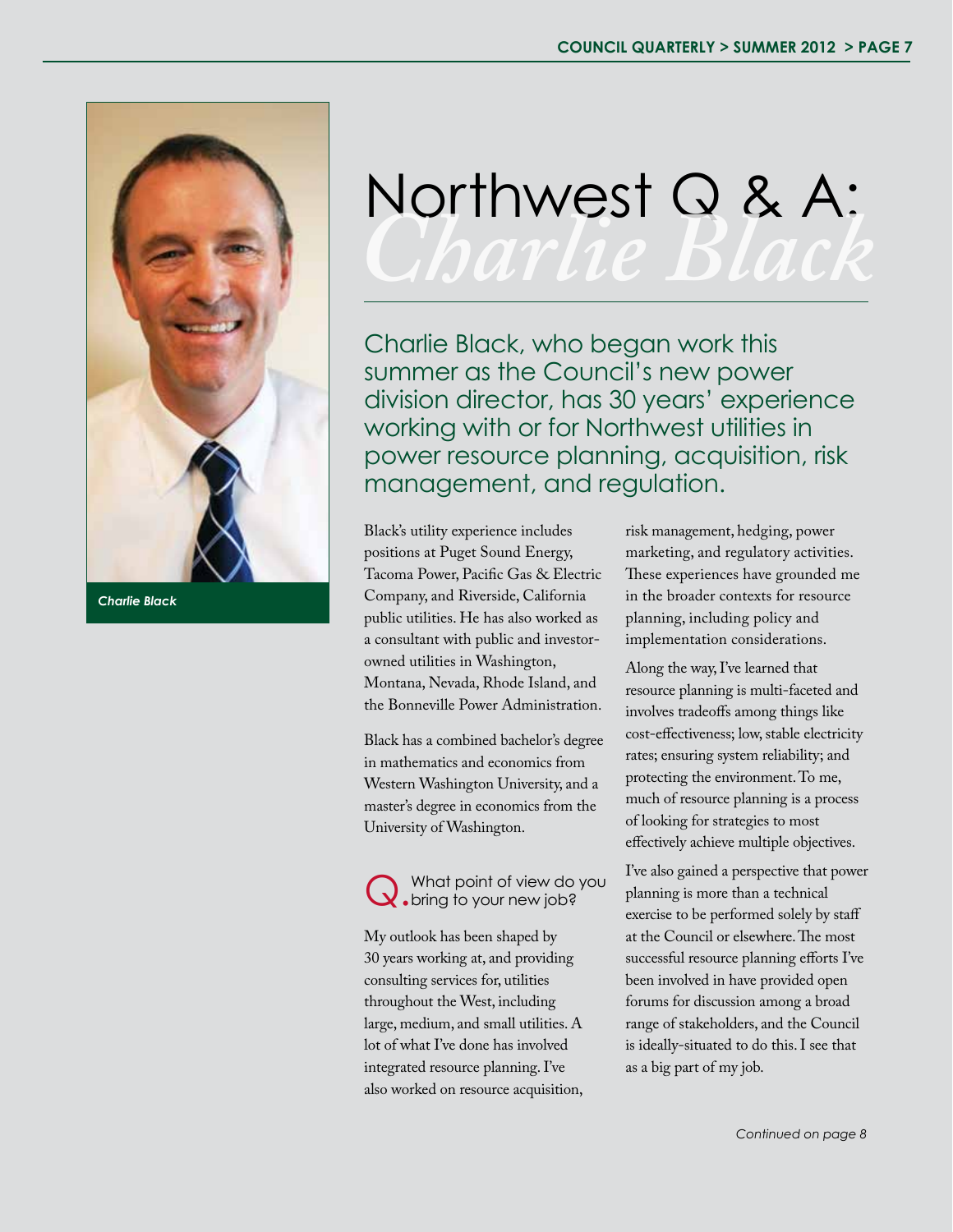Q. The Council is such a<br>Q. unique agency. What do you consider to be some of its major accomplishments in power planning?

The kind of coordinated regional power planning the Council does is unique, and it works. A key example of this is the past Council plans that have inspired the Northwest to become the national leader in energy efficiency. Largely this resulted from the Council's use of an overall societal perspective to evaluate the costs and benefits of energy efficiency, while treating it as a real resource.

The Council also is a leader in planning for uncertainty. It has recognized the dangers of basing a resource strategy on one set of expectations or forecasts about the future. Instead, the Council has focused on

identifying strategies that work well across a range of possible futures.

In addition, the Council helps the region look five years ahead to see if power resources will be adequate, and addresses issues such as how to integrate variable output from new wind plants into the system.

Q. What kind of approach<br>
do you intend to use in this setting?

I see myself and my group as helping to solve puzzles. I am also looking to build upon our role as a credible, objective, and balanced source of information and analysis on regional power planning issues. We provide decision support for the Council members – that is, we help them consider alternatives

and make informed choices about long-term resource strategies for the region. To be truly useful, we also need to engage stakeholders on regional power planning issues and processes. Collaborative efforts will generate additional ideas and insights, while building understanding and support.

Q. How do you intend to<br>Q. make the Council's power planning processes useful and collaborative?

Before joining the Council and on an ongoing basis since then, I have been talking with a number of people around the region to get their ideas and suggestions about ways that my group and I can be most useful. I heard a lot of very positive comments about the high level of expertise and dedication of power



*state staff); Ken Corum; Gillian Charles and Michael Schilmoeller. Not pictured: Howard Schwartz (Washington state staff) and Shirley Lindstrom (Idaho state staff).*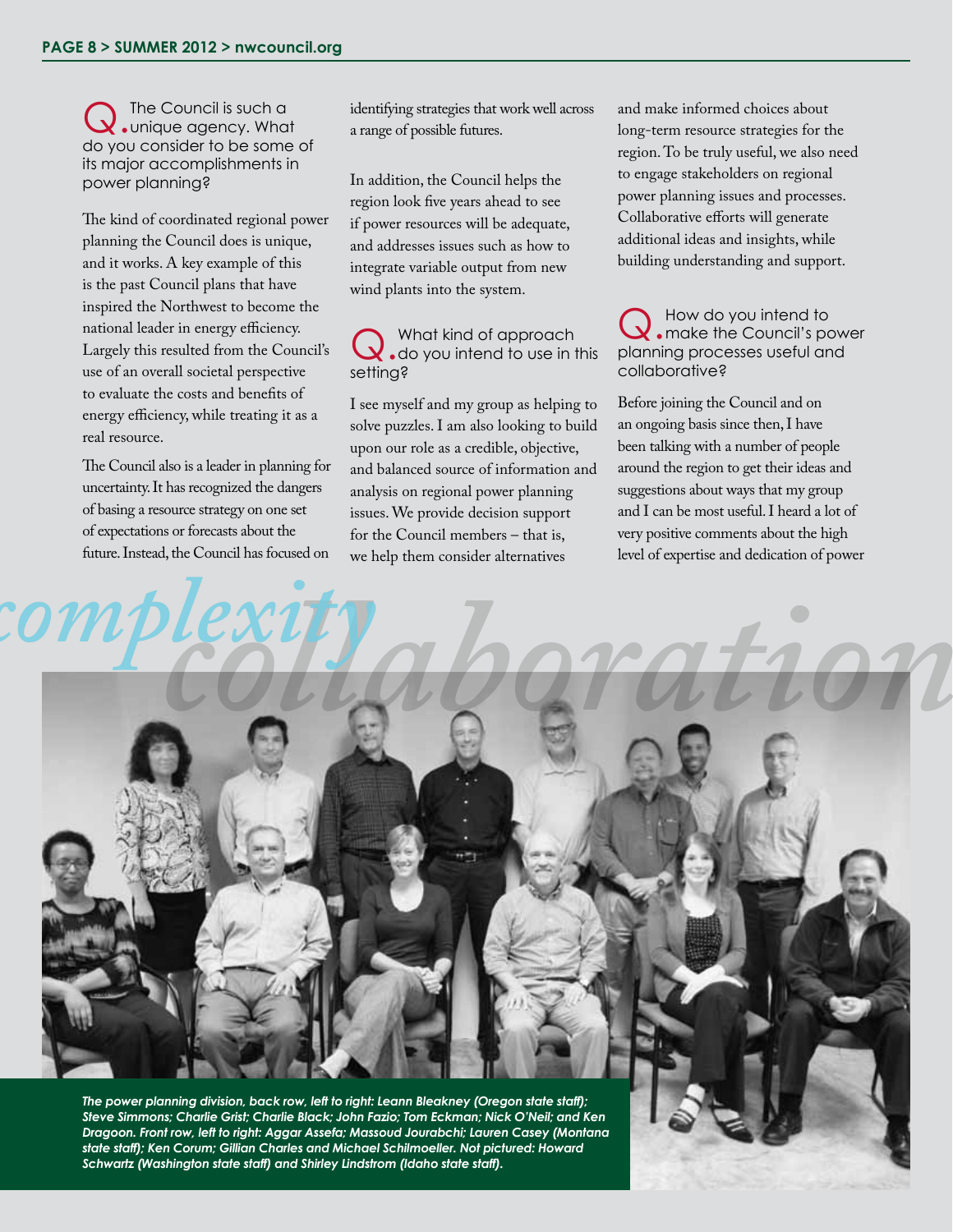

planning division staff. The folks I've talked with also have made a number of really useful suggestions, especially in the area of communications. Making our analytical processes and tools more transparent, providing opportunities for review and comment along the way, highlighting key issues concisely in non-technical language, and using terms that are consistent with industrystandard terminology are some of the suggestions I've heard.

My group can also expand its role as a hub and clearinghouse for information. Since arriving, I've seen instances where multiple entities in the region are doing similar work. There seem to be opportunities to pool our efforts, avoid duplication, and get more eyes to check the data and think about its meaning.

Q.You're currently overseeing a mid-term assessment of the Council's Sixth Northwest Power Plan. What do you hope to accomplish?

The mid-term assessment is a good opportunity to check implementation of the Sixth Power Plan. We're addressing four main topics. First, we're reviewing what's happened during the

last two-plus years. Then we're checking how close we've come to what was projected in the Sixth Plan, including forecasts and the resource strategy. Third, we'll determine whether any mid-course adjustments are needed. Finally, the assessment will identify key issues for the Seventh Power Plan.

### Q. How do you view<br>
the current energy environment?

I think most people have pretty much given up on the notion that someday soon the energy industry will finally return to a sense of stability and continuity. Instead, we can expect ongoing change. Complexity also is increasing, and that understandably makes people nervous. Utilities are worried about keeping the lights on and rates at reasonable levels. Meanwhile, much of society is concerned about environmental problems such as global climate change.

Q.As we start to think about developing the Seventh Power Plan in 2013, what trends do you think will be important?

There is a lot of interest in having the next power plan address capacity needs, both to meet peak demands and to absorb fluctuating output from the large amounts of wind generation that have been added to the system.

Another growing topic is how to reconcile our regional power plan with the diverse circumstances that individual utilities face. For example, the economics of acquiring energy efficiency vary across utilities. In addition, some utilities are acquiring new generating capacity to meet local needs that have not shown up in the Council's regionwide looks.

Meanwhile, natural gas prices have been quite low. Some people view this as a structural shift that supports increased reliance on gas-fired generation, while others see potential for volatility to return in the future. And there also is a trend toward retiring older coal-fired power plants.

This is just a sample of some of the issues we are teeing up for the Seventh Power Plan. It certainly appears that my group and I have a lot of work to do, and I'm looking forward to it.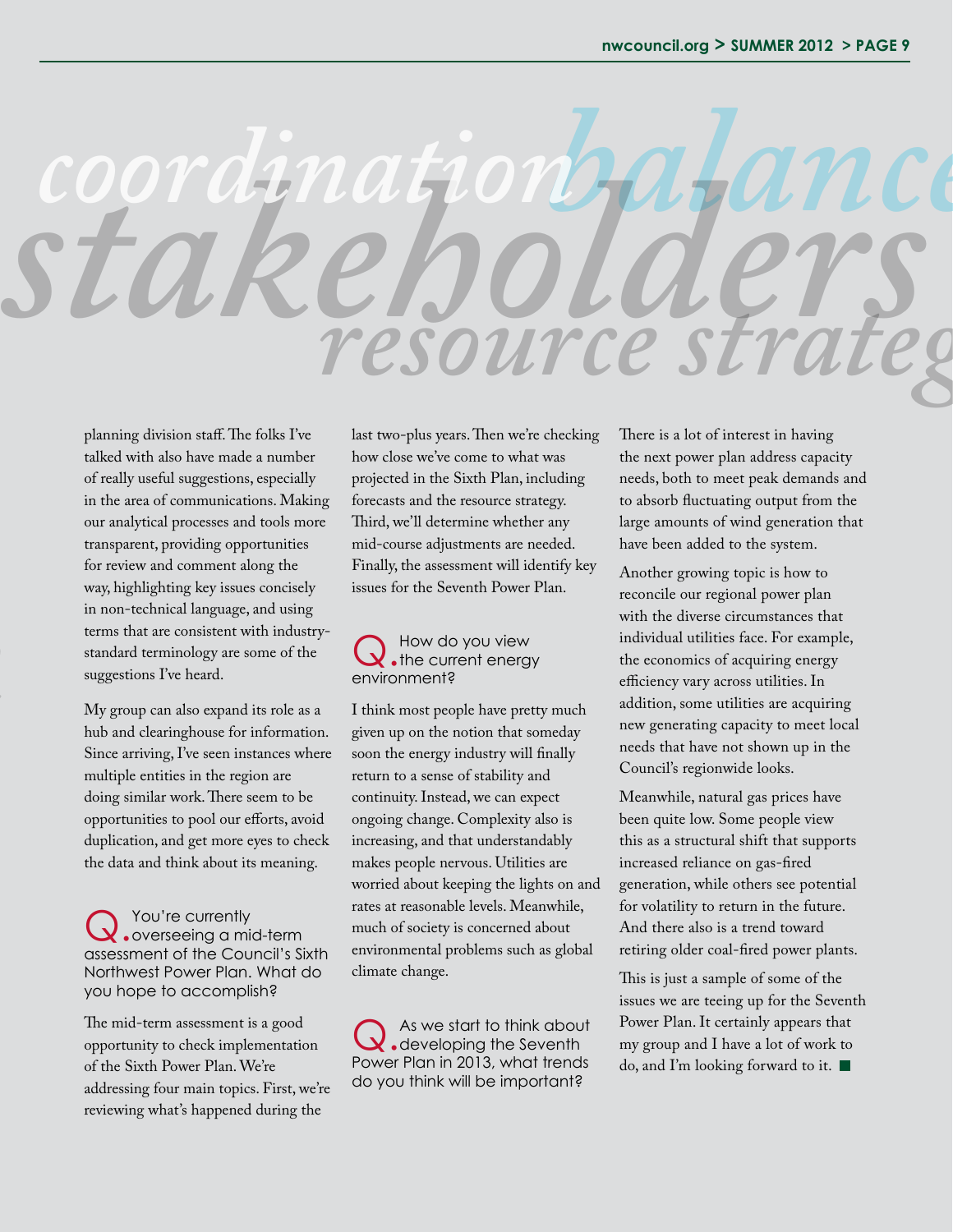## Montana and Oregon Members to Lead Council



*Rhonda Whiting, Montana Council Member*



*Bill Bradbury, Oregon Council Member*

Rhonda Whiting, a Montana member and vice chair of the Northwest Power and Conservation Council, assumed the chairmanship of the four-state energy and fish and wildlife planning agency in August, taking the place of Oregon member Joan Dukes who resigned at the end of July.

Whiting also previously served as chair of the Council's public affairs committee and also chaired the fish and wildlife committee for a number of years. Whiting is the first woman from Montana to chair the Council and is also the first Native American to serve in the position.

Whiting, from St. Ignatius, Montana and a member of the Confederated Salish and Kootenai Tribes, was vice president of communications and intergovernmental affairs for Salish and Kootenai Technologies, the largest information technology company in Montana before being appointed by Governor Brian Schweitzer to the Council. In 1998 she was appointed by President Clinton to oversee 17 tribal business information

centers across the nation, and she also has operated her own communications consulting firm. She holds bachelor's and master's degrees in education, and a law degree, all from the University of Montana.

To replace Whiting as vice chair, the Council elected Oregon member Bill Bradbury. Whiting and Bradbury will serve as the Council's chief officers until the Council elects officers in January 2013.

Bradbury was appointed to the Council in 2010. He has long been involved in Oregon politics and environmental issues affecting the state. He has served as an elected official, both as Oregon's secretary of state and as a member of the Oregon Senate, where he was Senate president. He directed the non-profit organization For the Sake of the Salmon, working with Northwest Native American tribes; federal, state, and local governments; and timber, agriculture, and fishing interests.

Dukes was replaced on the Council by Pendleton attorney Henry Lorenzen. He has served as chair of the Oregon Environmental Quality Commission, as a member and president of the Oregon State Board of Higher Education, and as a member of the Oregon Fish and Wildlife Commission. Lorenzen holds a bachelor's degree in electrical engineering from Oregon State University and is a licensed professional electrical engineer. He also has a master's of business administration from Harvard University, and a law degree from the Lewis and Clark Law School.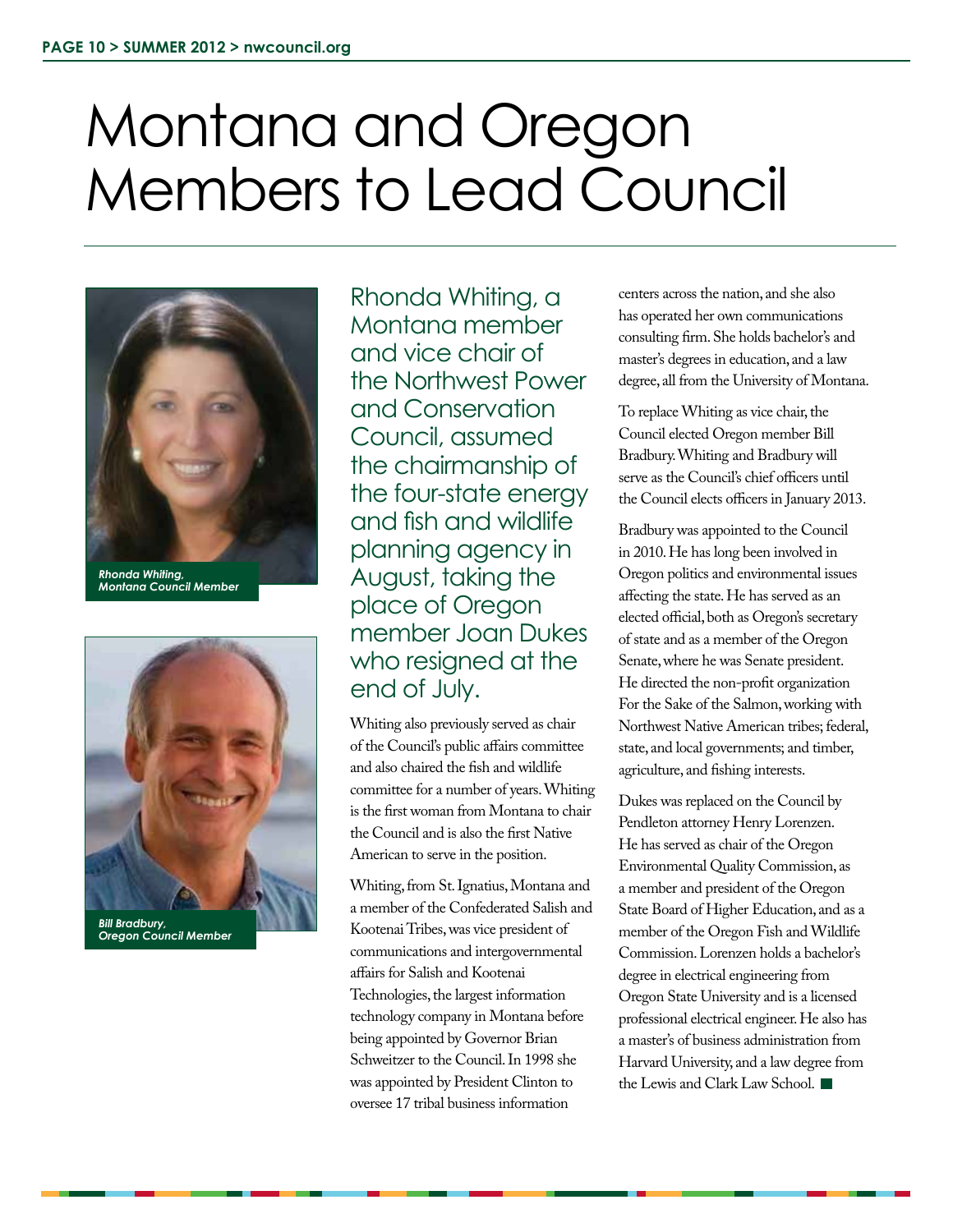*Proxy Falls, Mckenzie watershed Oregon. Photo: Tony Grover*

## Council Decisions

## June 2012

Council Approves Regional Technical Forum Charter and Bylaws

The Council approved a new charter and bylaws for the Regional Technical Forum, an advisory committee to the Council that develops standards to verify and evaluate energy efficiency savings. The new charter, which was recommended to the Council by the RTF policy advisory committee, establishes stricter voting requirements in its decisionmaking.

### July 2012 Council Approves Fish and Wildlife Projects

The Council recommended 80 projects for funding to the Bonneville Power Administration. The projects, which were in the resident fish, data management, and regional coordination category, were reviewed by the Council's Independent Scientific Review Panel, and most are currently underway. The Council did not recommend budgets for the projects, which will be determined between Bonneville and each project sponsor, but Bonneville set aside a total of \$49 million for the category.

#### Council Adopts Revised Budget

The Council adopted its Fiscal Year 2013 revised budget, which maintains reduced levels for fiscal years 2013-2015.